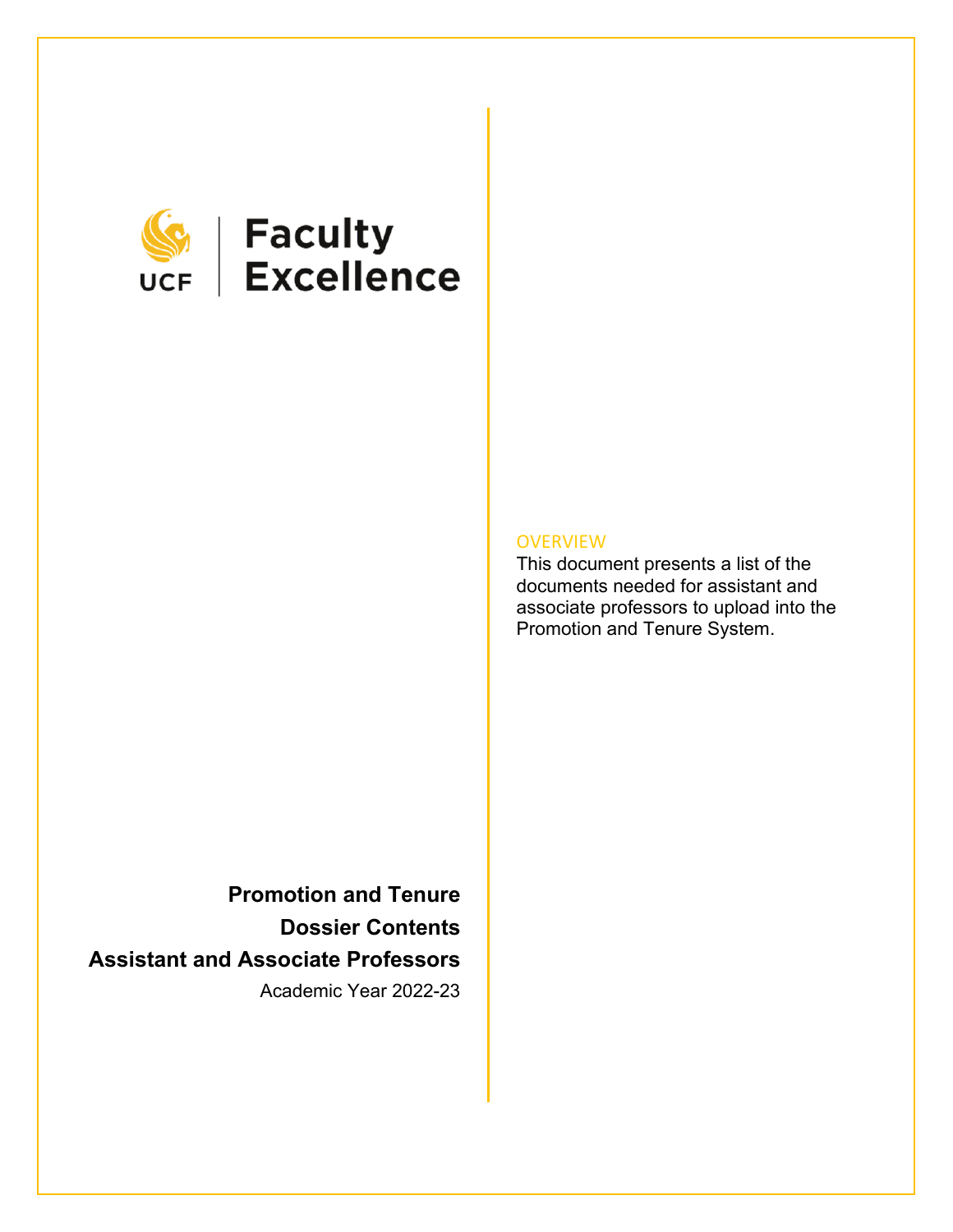## **Contents**

| 1 <sub>1</sub> |  |
|----------------|--|
| 2.             |  |
| 3.             |  |
| 4.             |  |
| 5.             |  |
| 6.             |  |
| 7.             |  |
| 8.             |  |
| 9.             |  |
| 10.            |  |
| 11.            |  |
| 12.            |  |
| 13.            |  |
| 14.            |  |
| 15.            |  |
|                |  |

Phone: 407.823.1113 • Web: facultyexcellence.ucf.edu • Rev. February 2022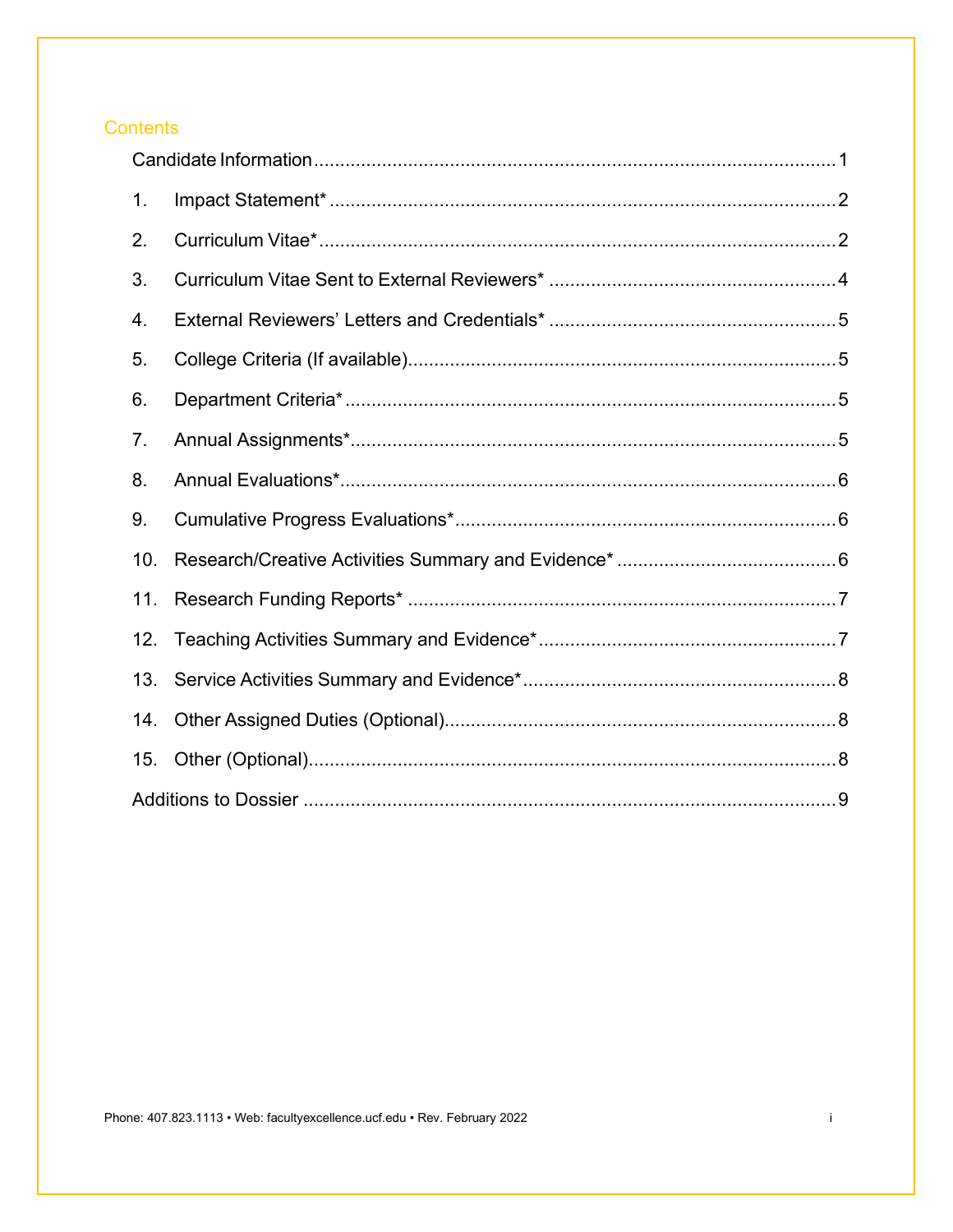#### **Important:**

- Please do not use Adobe Portfolio.
- File size maximum for each uploaded attachment is 40 MB.
- The filename should be no more than 40 characters, including spaces.
- Recommend naming your file to match attachment name.
- Each attachment item is a single pdf.
- No changes can be made the original materials once the dossier is submitted, however, additions to your dossier are allowed at any time after submission, up until Provost begins to review.
- Promotion system Candidate Navigation Manual is located under ["Resources.](https://facultyexcellence.ucf.edu/promotion/)"
- Starting and Updating Your P&T Dossier is available within ["Video Tutorials.](https://facultyexcellence.ucf.edu/promotion/)"

#### <span id="page-2-0"></span>**Candidate Information**

- Candidates must select the application type: "promotion & tenure," "promotion only," or "tenure only."
- Items indicated by an asterisk (\*) are required.

*Note:* Candidates must certify contents by selecting corresponding statements for the accuracy of reported publications, contracts, and grants.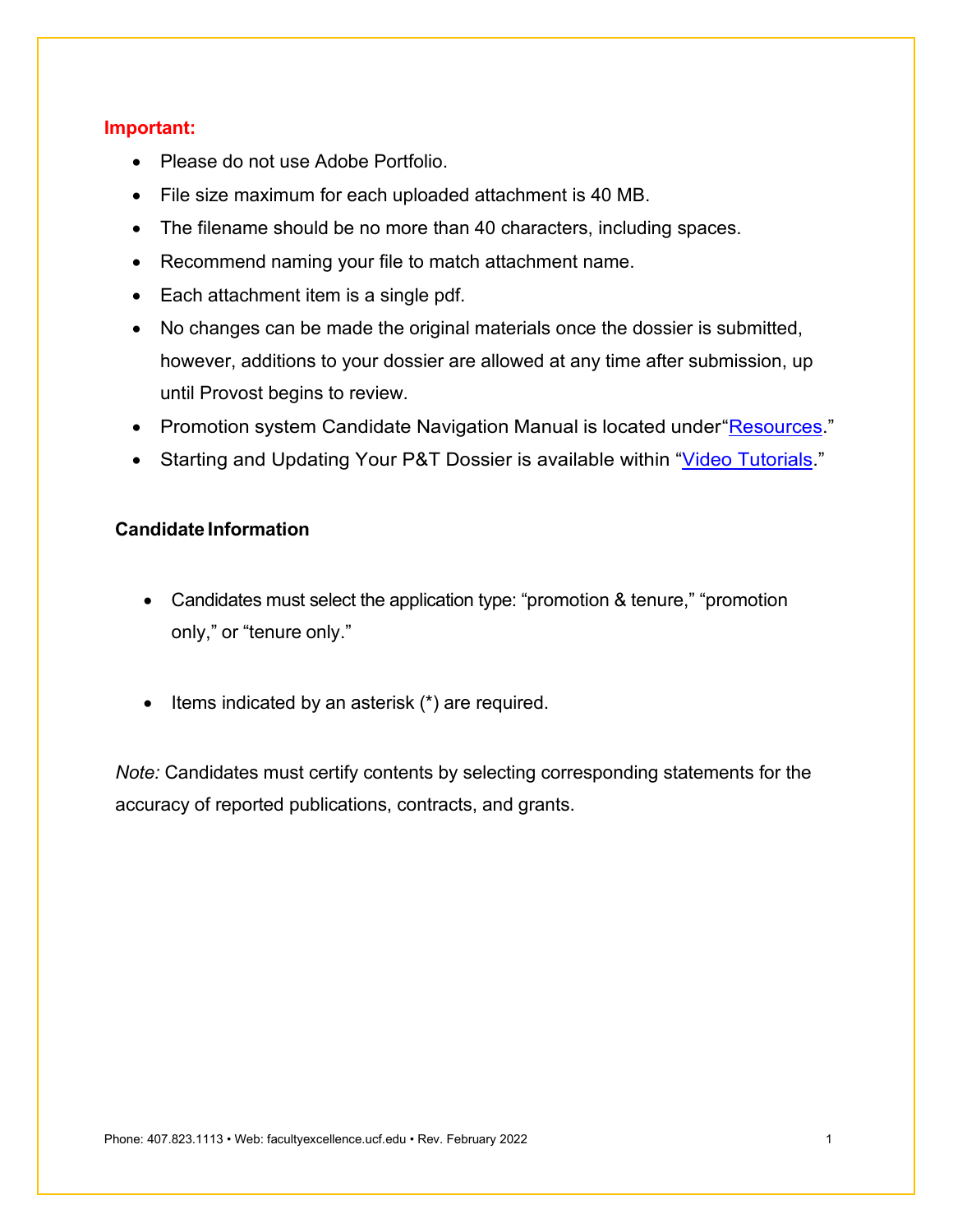#### **Dossier Attachments**

#### <span id="page-3-0"></span>**1. Impact Statement\***

A **one-page** summary that highlights the *impact* of your major accomplishments and provides context to your teaching, research and creative activities, service, and administrative assignments (if applicable). Rather than addressing workload or summary scores, the statement should provide a narrative of the most SIGNIFICANT aspects of your work since joining UCF. How have you made a difference? When possible, relate this work to the mission of the department, college, and university.

**Note:** If hired with tenure-credit, please include the appropriate information for years credited.

 $\checkmark$  It is helpful to reviewers when your statement is clear and concise.

COVID Impact Statements are uploaded within "Other."

#### <span id="page-3-1"></span>**2. Curriculum Vitae\***

Include your *most current vita* on the day you submit your dossier, which may have additional items since sending to external reviewers (item 3). The vita should be thorough, concise, organized, complete and accurate. Please spell out acronyms prior to their use.

**Note:** Candidates are encouraged to work with their department chair, director, or unit head when crafting their CV.

While there is no one template or model for a CV, the types of information that may be important to consider including are the following:

- Employment history
- Educational background
- Honors and awards: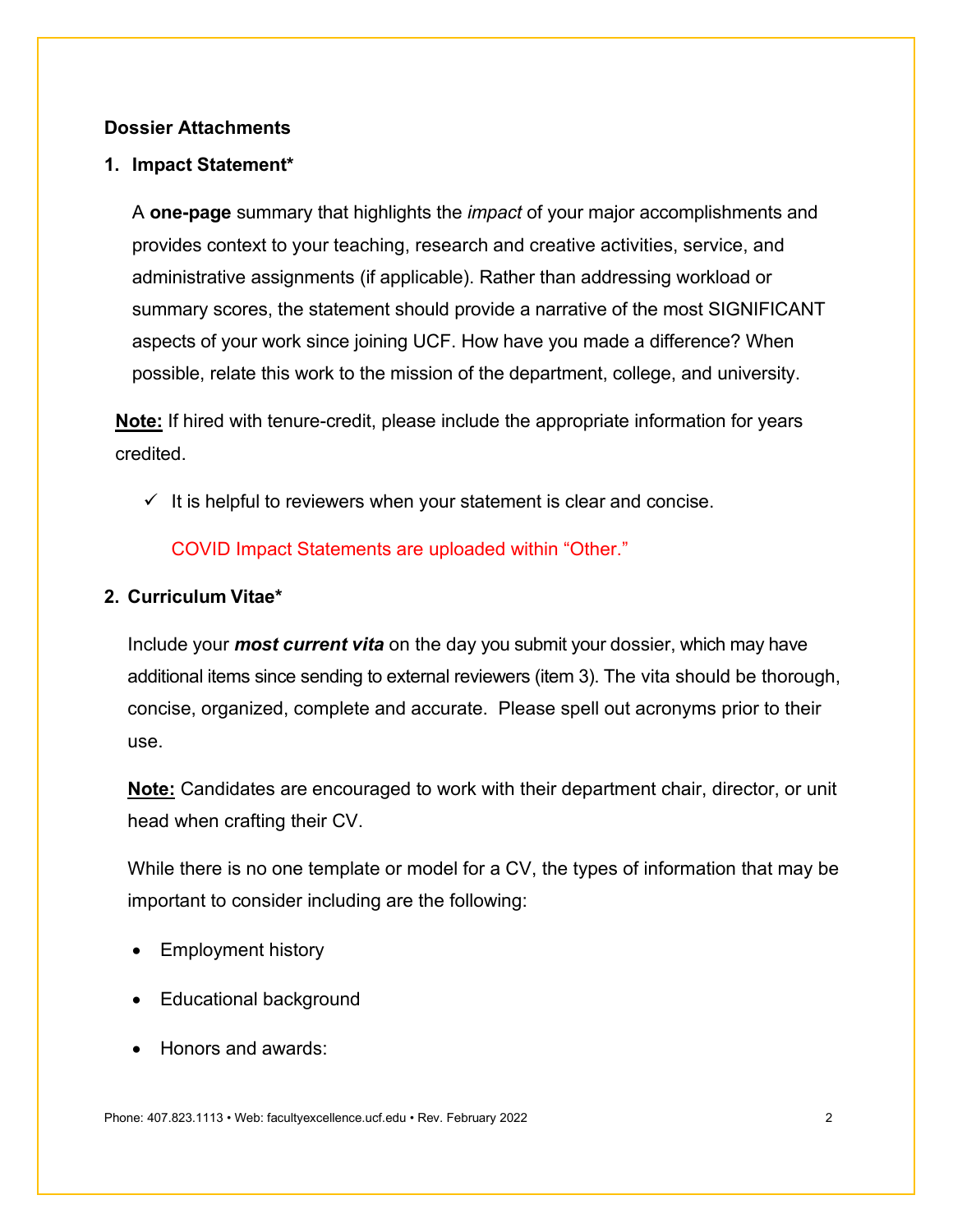- o UCF awards and honors (e.g., incentive and excellence awards) external awards and honors (e.g., received from professional associations) should be presented separately.
- o External awards: provide brief details to assist reviewers in understanding the significance of the honor (e.g., "Selection for this award is based on level of research productivity, quality of contributions, and sustained performance over a three-year period, one recipient, from a membership base of 10,000 scholars, is selected each year")
- Research and creative activity
- **Publications** 
	- $\circ$  Present in discipline specific, accepted bibliographic style with complete citations.
	- $\circ$  Provide a statement to assist reviewers that explains author order in works that include multiple authors, (e.g., first author indicates greatest importance of contribution, student authors are listed first in publications, publications are presented in alphabetical order).
	- o Denote student authors by asterisk, underline, or other reference.
	- o Publications should be organized by category of work (e.g., refereed publications, non-refereed publications, books, proceedings, reviews, notes, letters), and sorted by date of publication beginning with the most recent work.
	- o Peer-reviewed publications should be presented separately from nonrefereed publications.
	- $\circ$  Specify work that has been accepted and in press, with estimated date of publication.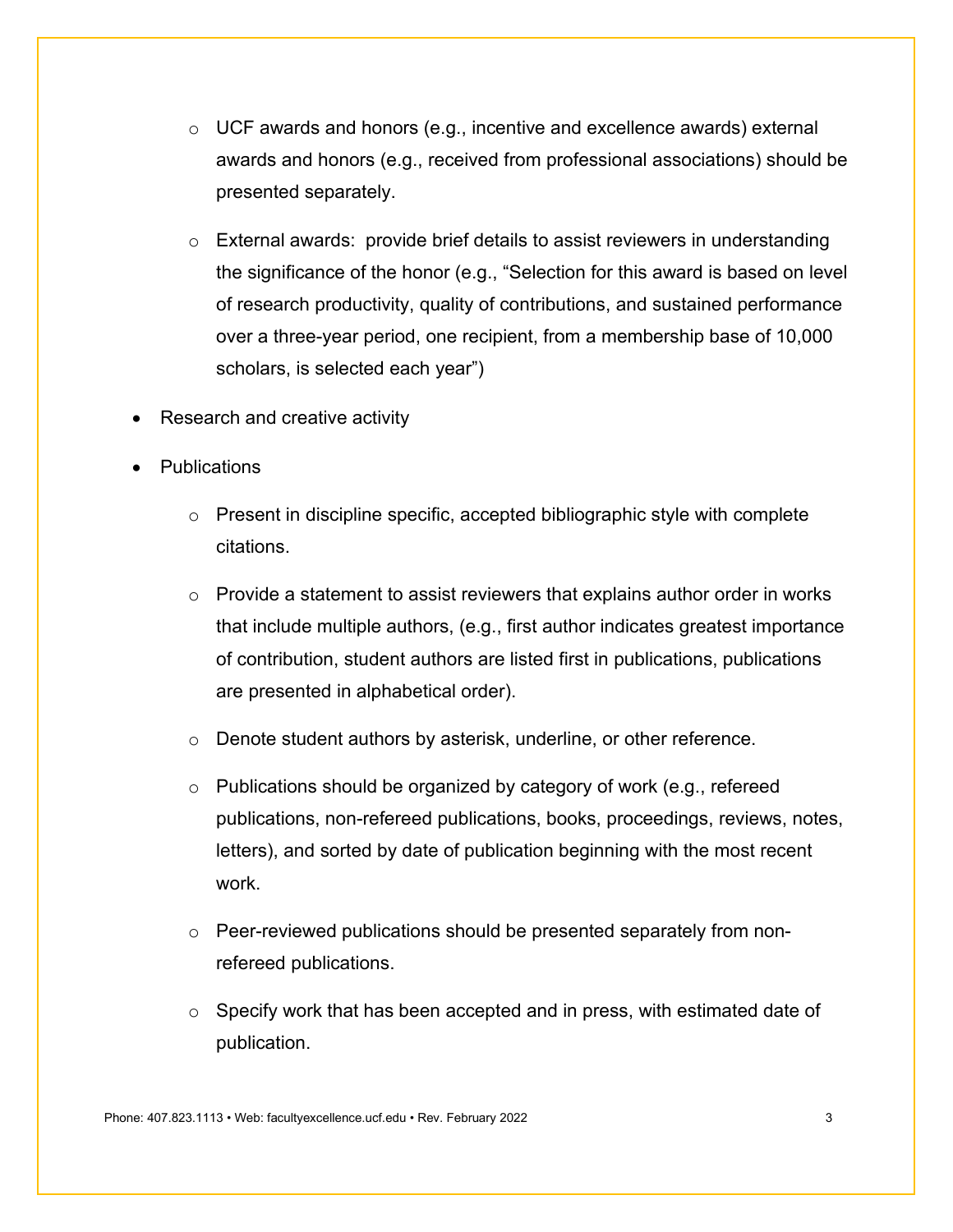- Awarded contracts and grants
	- o Include source of grant, role (e.g., PI, Co-PI, senior personnel), percentage of credit (not indirect credit) assigned within UCF, funded amount of the grant or contract, and timeframe of funding distribution.
- **Presentations** 
	- o Separate presentations by type (e.g., invited, international, national, regional, state).
- Other research, scholarly and creative activity as appropriate (e.g., patents, licenses).
- Teaching activity
	- $\circ$  List of courses taught and additional information that may help in contextualizing your instructional activity (e.g., course modality).
	- o Theses and dissertations directed.
	- o Other teaching and instructional activity as appropriate.
- Service activity
	- o Professional, university, and community service (e.g., service to public schools).
- Other information as applicable to your discipline.

#### <span id="page-5-0"></span>**3. Curriculum Vitae Sent to External Reviewers\***

Include the curriculum vitae that was sent to external reviewers. A watermark or footnote ("External Review") indicating such is recommended.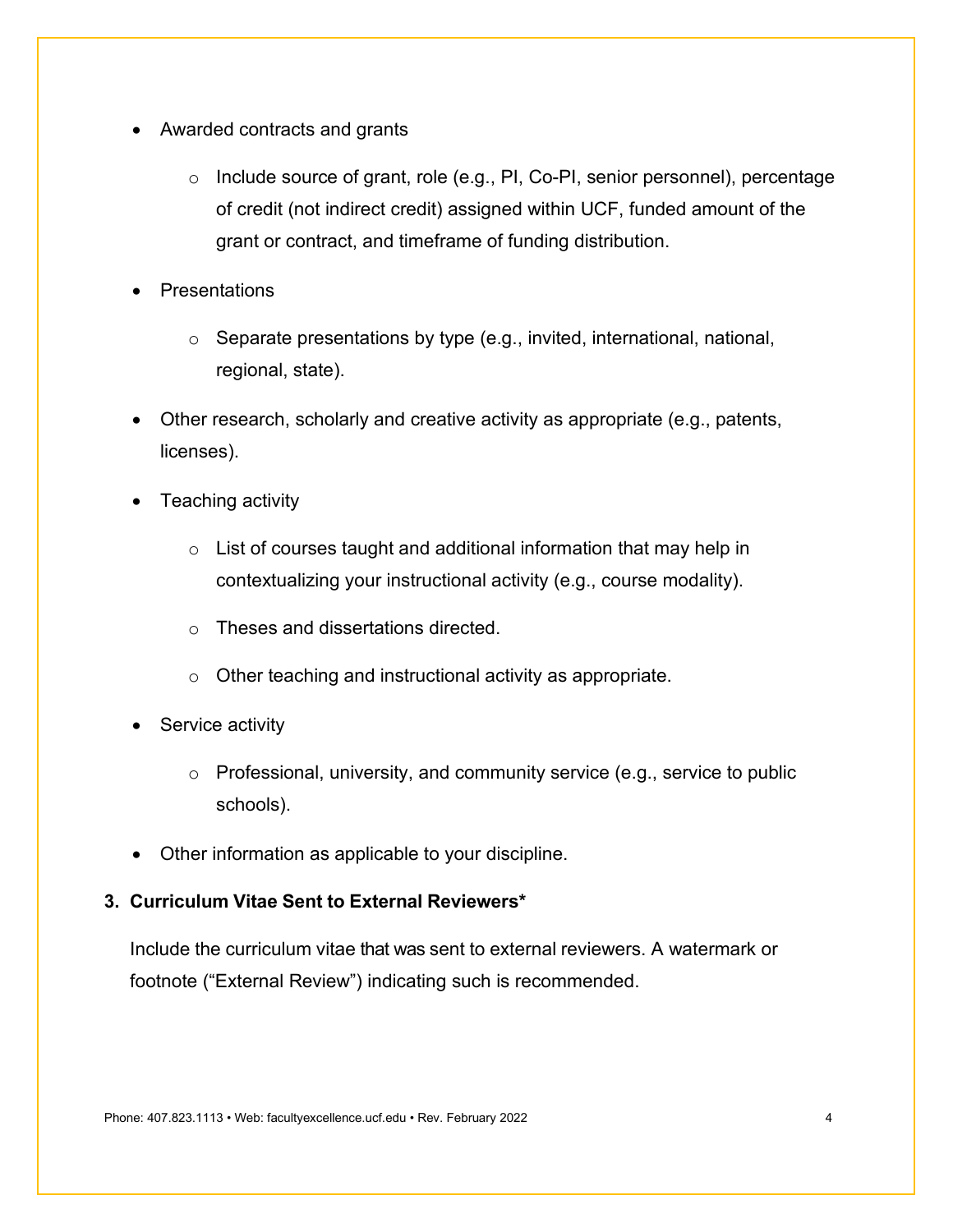#### <span id="page-6-0"></span>**4. External Reviewers' Letters and Credentials\***

Provide external reviewer letters along with a short summary of the qualifications of each reviewer. For each summary, specify who prepared the summary and/or the source, e.g., provided by the reviewer, copied from the reviewer's public information online, written by the candidate based on online information).

#### <span id="page-6-1"></span>**5. College Criteria (If available)**

**Approved College criteria** are available [here.](https://facultyexcellence.ucf.edu/promotion/criteria/)

#### <span id="page-6-2"></span>**6. Department Criteria\***

**Approved criteria** (marked approved by Faculty Excellence) available [here](https://facultyexcellence.ucf.edu/promotion/criteria/) .

*Non-approved criteria must not be uploaded in the dossier*.

#### <span id="page-6-3"></span>**7. Annual Assignments\***

**Single pdf** of the following:

- Summary table (example table in Appendix)
- Assignments by year for all teaching, research, service, and administrative duties (if applicable).
- Assistant professors and tenure-earning faculty: Please provide annual assignments since hire.
- Associate professors: Please provide all annual assignments since last promotion, or since hire.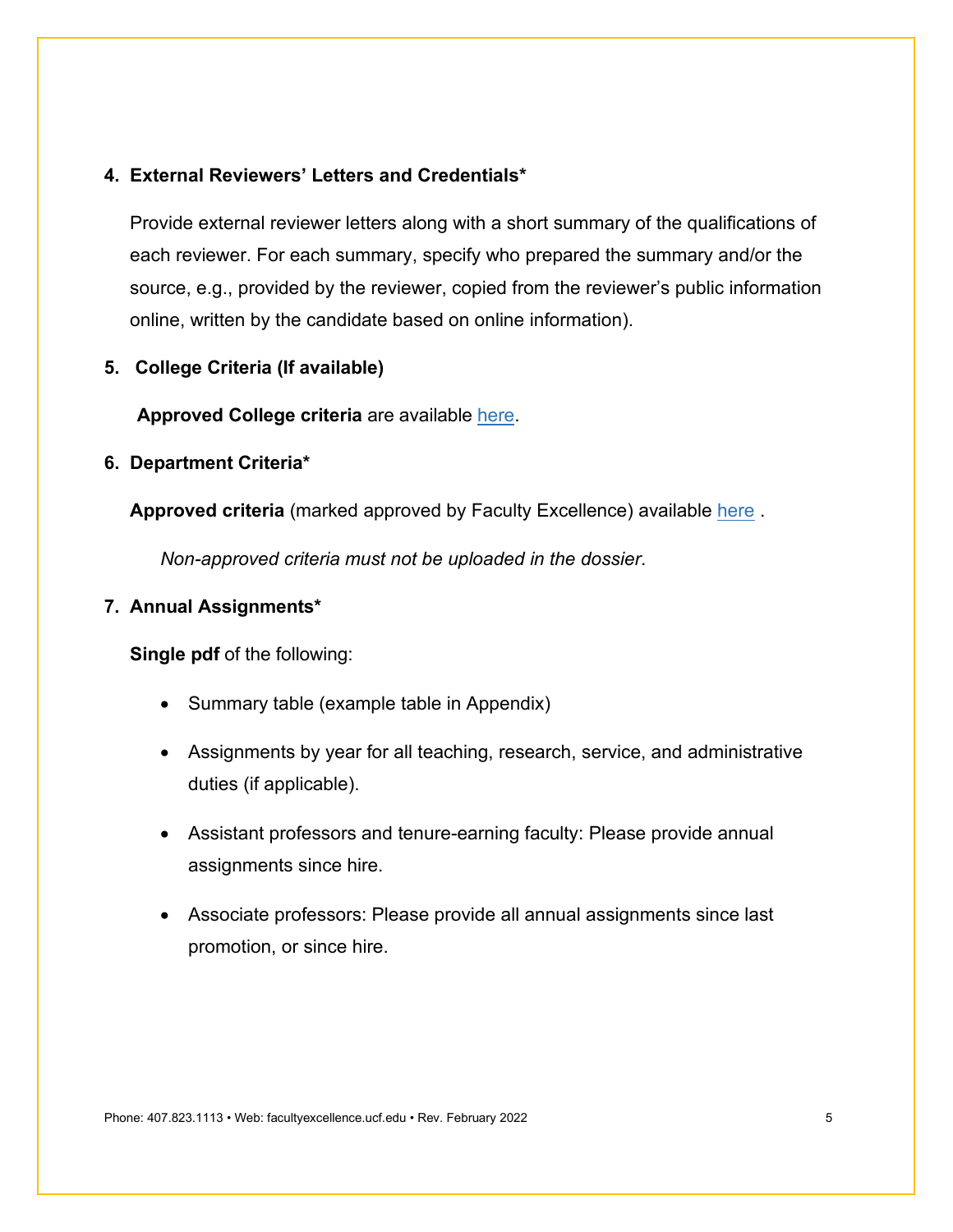## <span id="page-7-0"></span>**8. Annual Evaluations\***

#### **Single pdf** of the following:

- Summary table (example table in Appendix) of overall rating (e.g., outstanding, above satisfactory, etc.) in each area of assignment,
- Complete, signed, final versions of annual evaluations since arriving at UCF or last promotion.

#### <span id="page-7-1"></span>**9. Cumulative Progress Evaluations\***

**Single pdf** of the following:

- Summary table (example table in Appendix), and
- Cumulative progress evaluations (CPE) along with complete, signed, final versions of the evaluations, that includes evaluation period, overall rating (e.g., above expectation, at expectation, or below expectation) for all review levels (e.g., department, department chair, dean).
- Associate Professors are not required to upload a CPE. Please upload a page with the statement "Not Required."

#### <span id="page-7-2"></span>**10. Research/Creative Activities Summary and Evidence\***

A **two to three-page** summary of your research and creative activities. Please state your research accomplishments, future research plans, and any other information you deem relevant. The summary is followed by evidence of your research and activity since joining UCF or your last promotion.

 $\checkmark$  If you include citation numbers and other impact metrics, provide a brief rationale for their sources.

**Note**: It is not necessary to upload an entire book, article, audio or video recording. You may link to an external source to support your activities (e.g.,

Phone: 407.823.1113 • Web: facultyexcellence.ucf.edu • Rev. February 2022 6 SoundCloud, YouTube, Vimeo). If you link to an external source, place the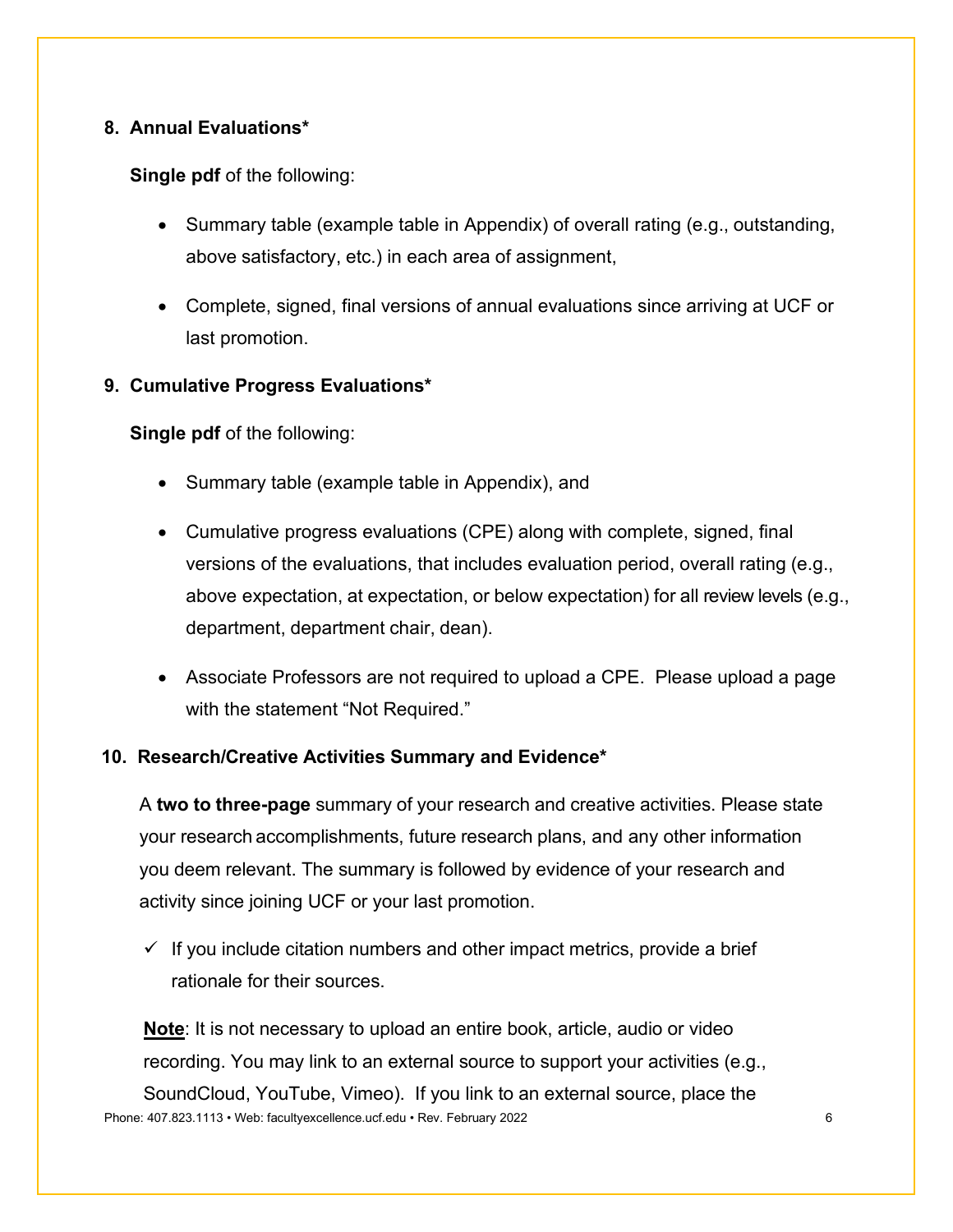link in the pdf document and include the following statement for reviewers: "Please copy and paste each link into your web browser to view the external source."

If you do not have research activity to report, please upload a blank page indicating N/A.

#### <span id="page-8-0"></span>**11. Research Funding Reports\***

Office of Research funding report. This report should include all active grants and/or contracts *while in current rank. (See appendix for instructions on running this report.)*

**Note:** If you do not have research activity to report, please upload a blank page indicating N/A.

#### <span id="page-8-1"></span>**12. Teaching Activities Summary and Evidence\***

A **two to three-page** summary of your teaching activities. Please include the impact of your teaching philosophy and instructions. You may include teaching methodology, future pedagogical plans, and any other information you deem relevant to support teaching since joining UCF or your last promotion. The summary is followed by evidence of your teaching research and activity since joining UCF or your last promotion:

**Summary table** for Student Perception of Instruction (SPoI) table (example table in Appendix) that lists the overall mean for each evaluation period for the department, the college, and yourself. The table is followed by the last five years of student perception of instruction (SPoI) reports.

o Any other information you deem relevant (e.g., evidence of discovery, learning, and engagement and other evidence to support teaching activities).

 $\checkmark$  If student comments are cited from a course, all comments from the course must be included.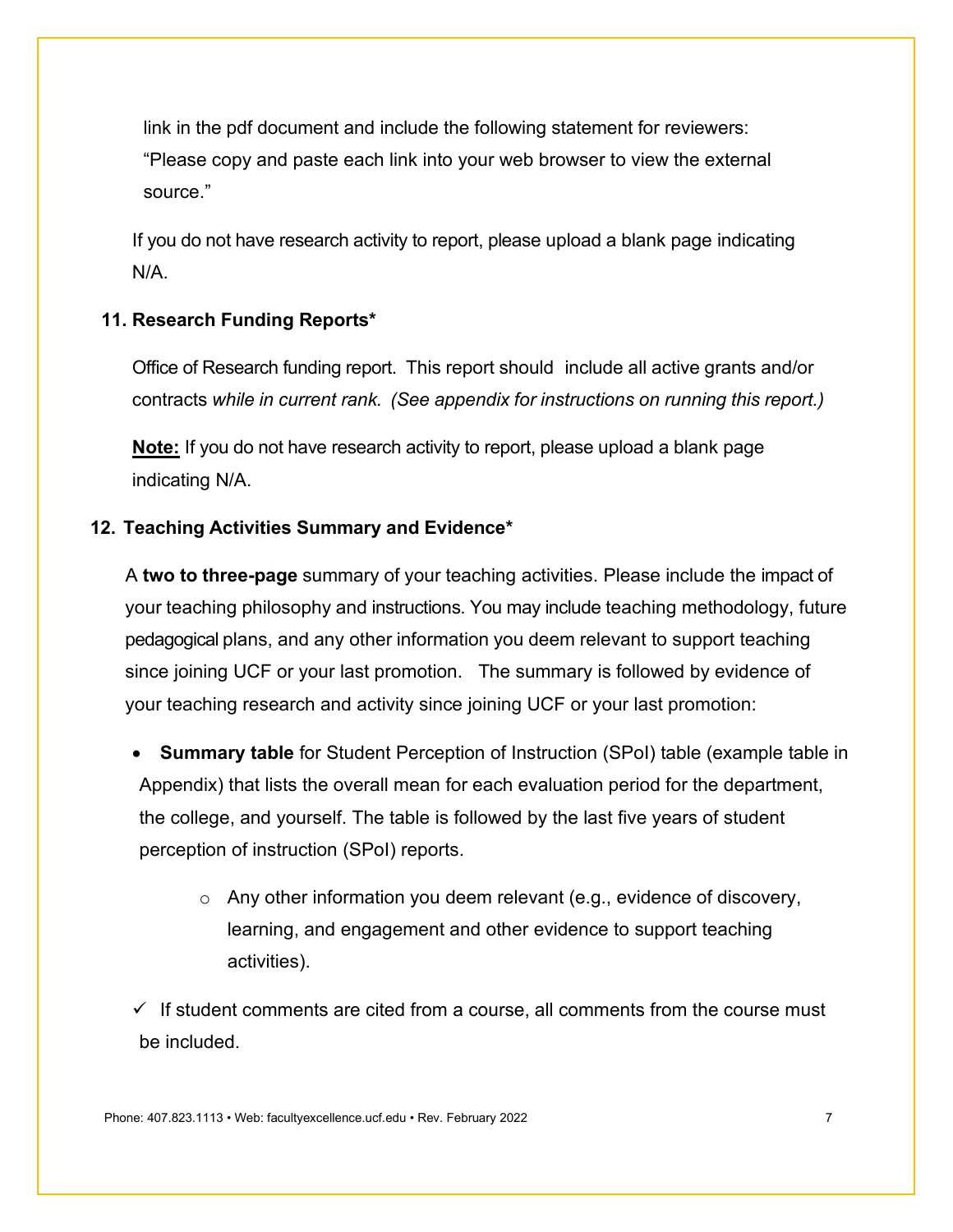#### <span id="page-9-0"></span>**13. Service Activities Summary and Evidence\***

Provide a **one** to **two-page** summary of your service activities that includes, service to the college, university, profession, and community, and any other information you deem relevant (e.g., email, invitation letter, thank you letter).

## <span id="page-9-1"></span>**14. Other Assigned Duties (Optional)**

<span id="page-9-2"></span>Provide assigned duties and related supporting materials/evidence.

#### **15. Other (Optional)**

Information unrelated to sections 1 (Impact Statement) through 14 (Other Assigned Duties) (e.g., COVID statement).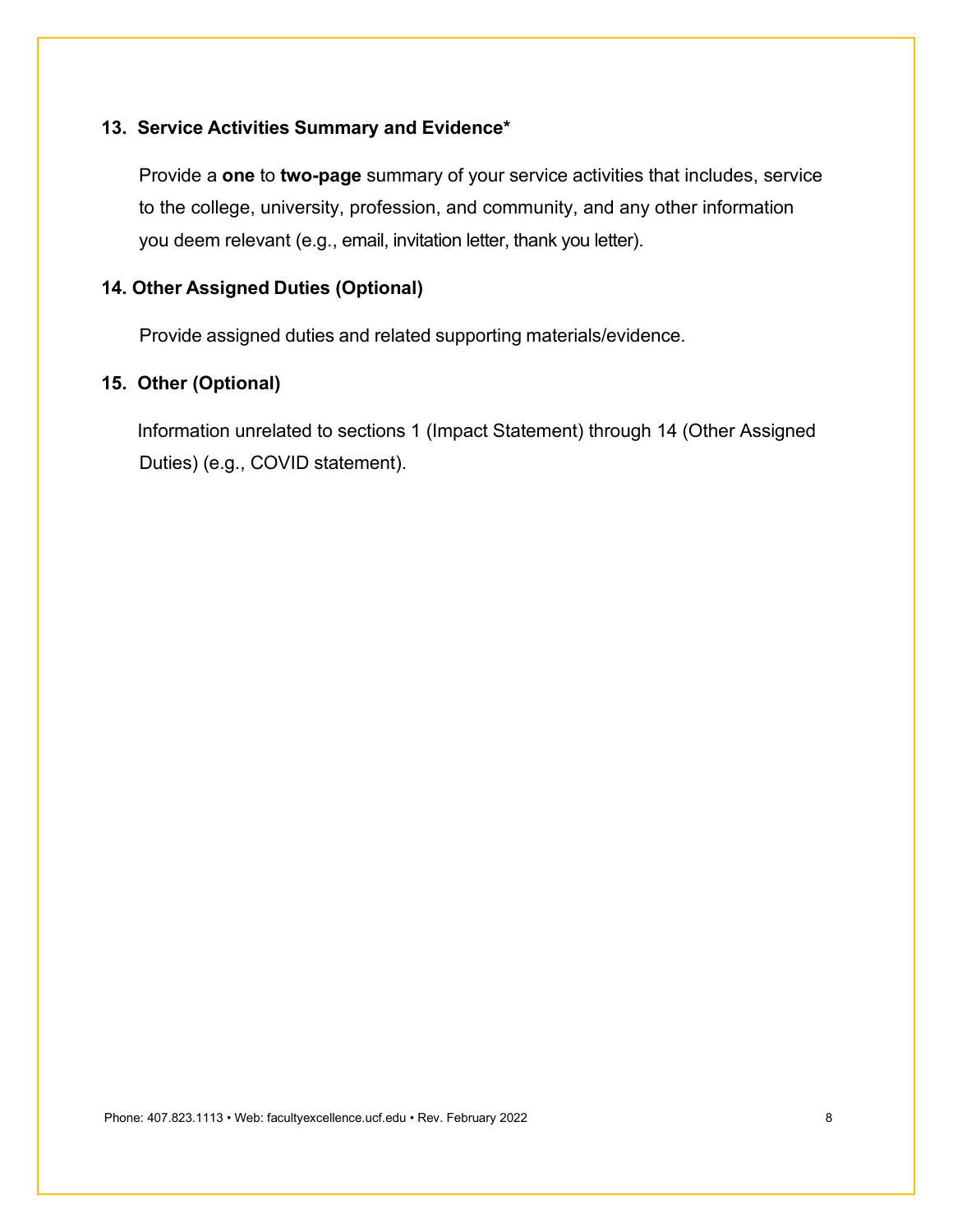#### <span id="page-10-0"></span>**Additions to Dossier (Optional)**

Use this section to upload a single PDF of each new accomplishment that happens *after* the dossier has been submitted.

Additions to dossier are allowed at any time up until the Provost begins to review.

Please use the corresponding section(s) for the new activity (e.g., new awards, publications, recent professional recognition):

- **2a. Curriculum Vitae** New accomplishment text should be highlighted
- **4a. External Reviewers' Letters and Credentials**
- **6a. Department Criteria**
- **7a. Annual Assignments**
- **8a. Annual Evaluations**
- **9a. Cumulative Progress Evaluations**
- **10a. Research/Creative Activities Add'l Evidence**
- **11a. Research Funding Reports**
- **12a. Teaching Activities Add'l Evidence**
- **13a. Service Activities Add'l Evidence**
- **14a. Other Assigned Duties**

Phone: 407.823.1113 • Web: facultyexcellence.ucf.edu • Rev. February 2022 9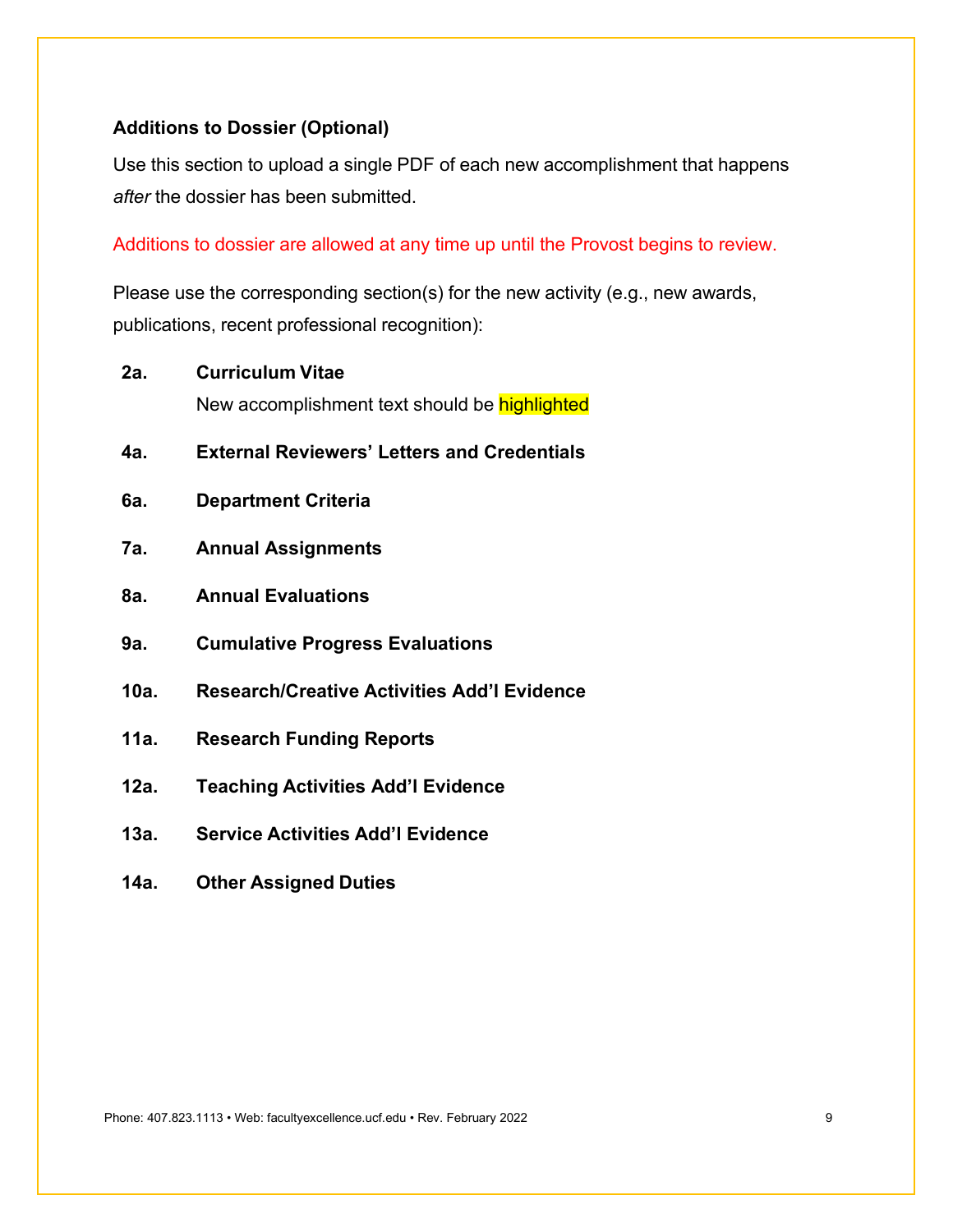# **APPENDIX**

# **Annual Assignments Summary**

| % FTE ASSIGNMENT           |                 |                 |                |              |
|----------------------------|-----------------|-----------------|----------------|--------------|
| <b>Semester &amp; Year</b> | <b>Teaching</b> | <b>Research</b> | <b>Service</b> | <b>Other</b> |
|                            |                 |                 |                |              |
|                            |                 |                 |                |              |
|                            |                 |                 |                |              |
|                            |                 |                 |                |              |
|                            |                 |                 |                |              |
|                            |                 |                 |                |              |
|                            |                 |                 |                |              |
|                            |                 |                 |                |              |
|                            |                 |                 |                |              |
|                            |                 |                 |                |              |
|                            |                 |                 |                |              |
|                            |                 |                 |                |              |
|                            |                 |                 |                |              |

# **Annual Evaluations Summary**

| <b>Ratings</b>           |                 |                 |                |                       |
|--------------------------|-----------------|-----------------|----------------|-----------------------|
| <b>Evaluation Period</b> | <b>Teaching</b> | <b>Research</b> | <b>Service</b> | <b>Overall Rating</b> |
|                          |                 |                 |                |                       |
|                          |                 |                 |                |                       |
|                          |                 |                 |                |                       |
|                          |                 |                 |                |                       |
|                          |                 |                 |                |                       |
|                          |                 |                 |                |                       |
|                          |                 |                 |                |                       |
|                          |                 |                 |                |                       |
|                          |                 |                 |                |                       |
|                          |                 |                 |                |                       |
|                          |                 |                 |                |                       |
|                          |                 |                 |                |                       |
|                          |                 |                 |                |                       |
|                          |                 |                 |                |                       |

Phone: 407.823.1113 • Web: facultyexcellence.ucf.edu • Rev. February 2022 10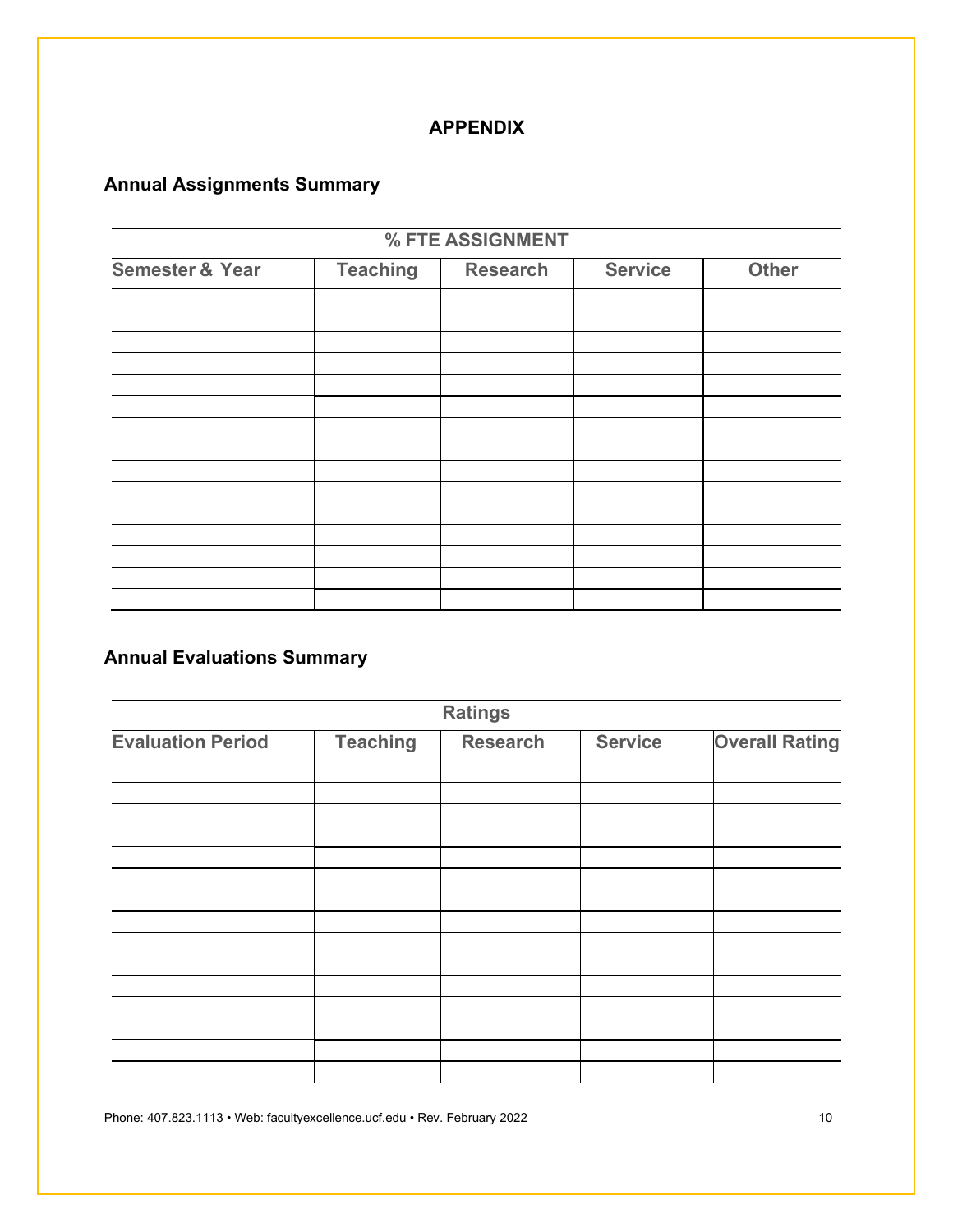# **Cumulative Progress Evaluation Summary**

|                          |                  | <b>Ratings</b>               |             |
|--------------------------|------------------|------------------------------|-------------|
| <b>Evaluation Period</b> | <b>Committee</b> | <b>Dept. Chair/Unit Head</b> | <b>Dean</b> |
|                          |                  |                              |             |
|                          |                  |                              |             |
|                          |                  |                              |             |
|                          |                  |                              |             |
|                          |                  |                              |             |
|                          |                  |                              |             |
|                          |                  |                              |             |
|                          |                  |                              |             |
|                          |                  |                              |             |
|                          |                  |                              |             |
|                          |                  |                              |             |
|                          |                  |                              |             |
|                          |                  |                              |             |
|                          |                  |                              |             |
|                          |                  |                              |             |

# **Student Perception of Instruction[1](#page-12-0)**

l,

|                          |                   | <b>Ratings</b> |                |
|--------------------------|-------------------|----------------|----------------|
| <b>Evaluation Period</b> | <b>Department</b> | <b>College</b> | <b>Faculty</b> |
|                          |                   |                |                |
|                          |                   |                |                |
|                          |                   |                |                |
|                          |                   |                |                |
|                          |                   |                |                |
|                          |                   |                |                |
|                          |                   |                |                |
|                          |                   |                |                |
|                          |                   |                |                |
|                          |                   |                |                |
|                          |                   |                |                |
|                          |                   |                |                |
|                          |                   |                |                |
|                          |                   |                |                |

<span id="page-12-0"></span>Phone: 407.823.1113 • Web: facultyexcellence.ucf.edu • Rev. February 2022 11 <sup>1</sup> *If student comments are cited from a course, all comments from the same course must be included.*